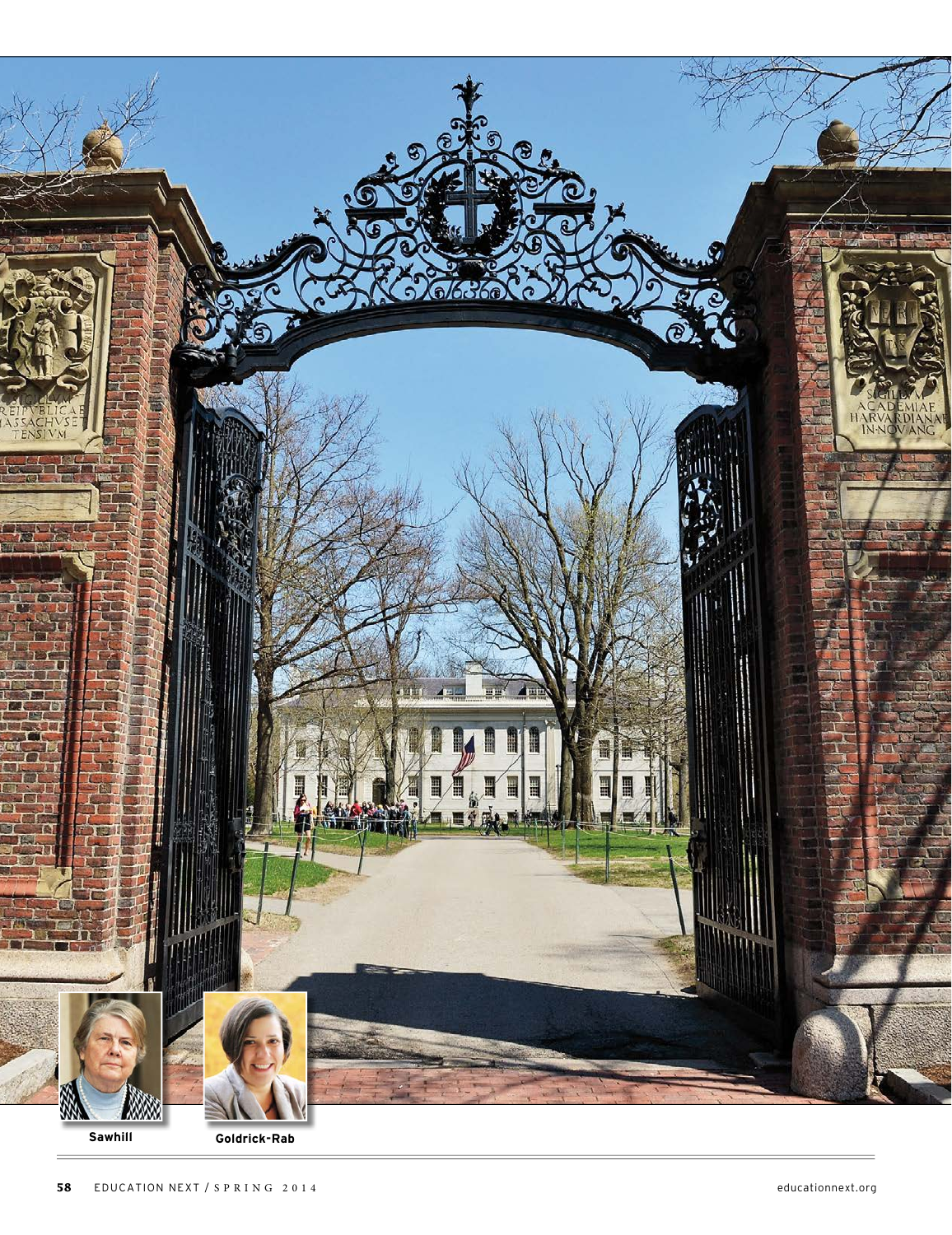# **Should Pell Grants Target the College-Ready?**

*Education Next* **talks with ISABEL SAWHILL and SARA GOLDRICK-RAB**

**E**nsuring college access amid rising tuition costs has hovered near the top of the nation's education agenda for years. Facing heightened concern about the student debt burden and disappointing college graduation rates, policymakers are hungry for fresh ideas. Federal Pell Grants, the primary means for subsidizing college tuition for low-income students, meanwhile, cover only a small fraction of students' costs at most institutions. In this forum, Isabel Sawhill, co-director of the Center on Children and Families and the Budgeting for National Priorities Project at the Brookings Institution, calls for conditioning Pell Grants on both financial need and the likelihood of college completion. Offering a critical take on Sawhill's proposal is Sara Goldrick-Rab, associate professor of educational policy studies and sociology at the University of Wisconsin.

## **Target Aid to Students Most Likely to Succeed**

The cost of college has been rising at an unsus**tainable rate.** The federal government has tried to soften the impact of these increases on families and students by providing more assistance in the form of loans, grants, and tax credits. For the academic year 2011–12, a total of \$173 billion was spent for these purposes, according to the College Board's Trends in Student Aid. The largest items were spending on loans (\$105 billion) and grants (\$49 billion), with most of the latter going to Pell Grants. Another \$18 billion was devoted to tax subsidies. With the nation facing severe fiscal constraints, it's only a matter of time before these amounts face greater congressional scrutiny. In addition to their effect

### **Conditional Pell Dollars Miss Students Who Need Them Most**

by ISABEL SAWHILL by SARA GOLDRICK-RAB

Education reform is a well-intentioned effort to improve outcomes for all students that is undercut by a misguided focus on achieving those goals on the cheap. The proposal I've been asked to discuss, which would condition Pell Grants on "college readiness," is just the latest example. This idea is redundant and expensive, and will decrease the Pell's cost-effectiveness by exacerbating an existing trend toward retargeting aid to students who are less affected by it.

Let's start with the facts. As it stands today, the federal Pell Grant program requires students to complete secondary school; no student can receive the Pell unless she has

(continued on page 60)  $\vdots$  (continued on page 61)

PHOTOGRAPHY/ PAUL MAROTTA / GETTY IMAGES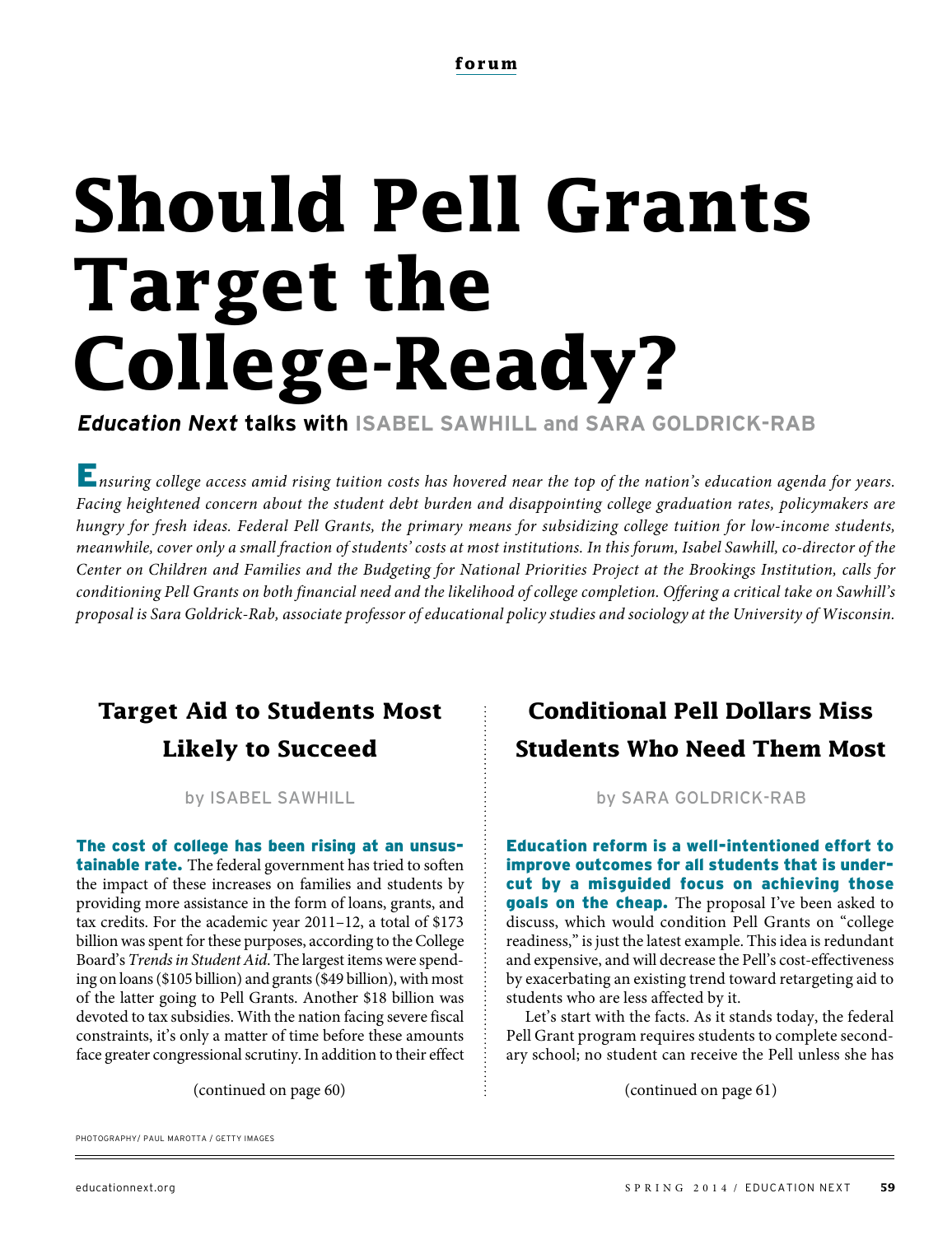#### **forum** PELL GRANTS SAWHILL

on deficits and debt, we should be asking what exactly we are getting for the large sums being spent. And are there more effective ways to spend the money?

Right now a college degree is very valuable in the market. The premium that graduates earn is substantial, comparing favorably to what one could earn on most alternative investments.

# **Only about 60 percent** of those who enroll full time in a four-year school **graduate within six years**. Success rates at community colleges are even lower.

Not surprisingly, then, enrollment rates in higher education have risen sharply over the past few decades. That's the good news. The bad news is that college graduation rates have hardly budged. Overall, only about 60 percent of those who enroll full time in a four-year school graduate within six years. Success rates at community colleges are even lower, and roughly half of all enrollments are in open-access community colleges (40 percent) or private for-profit institutions. Students drop out for many reasons, including the difficulty of combining college with a job or family responsibilities. Still, very high dropout rates raise questions about whether these students are ready for college. Another indicator of this lack of preparation is the large amount spent on remedial education, especially at the communitycollege level, where such spending is estimated at \$2 billion annually. Frustration at having to spend time and money on remedial classes is also likely a factor in a student's decision to drop out of college. Perhaps it's time to make financial aid a little more conditional on a student's readiness to go to college. Doing so would have a number of positive benefits, including 1) making sure that the taxpayer dollars devoted to this purpose are being spent on those most able to benefit, 2) encouraging students to work harder during high school to prepare themselves for college, and 3) increasing what students actually learn as opposed to the amount of seat time they acquire.

These potential benefits should not be exaggerated. Moreover, they have a downside: depending on how they are structured, they might screen out a large number of less-advantaged and low-performing students who deserve a chance to go to college.

Whatever one's views on these matters, it is time to ask some fundamental questions about federal financial aid and its purposes. To get the conversation started, let me put forth an idea. Suppose we devote a larger proportion of federal aid to those who otherwise wouldn't have an opportunity to go to college but also made it more conditional on performance. Specifically, we could shift some of the federal aid budget to performance-based grants and make the assistance

a student receives more conditional on both income and performance. Families with incomes above \$100,000 a year, for example, who now receive tax subsidies to offset the cost of higher education, might be asked to forgo some of this assistance. At the same time, students whose performance on the ACT, the SAT, or the new Common Core State Standards is below a certain level might be denied assistance, and those who do particularly well might get extra help.

According to 2009 National Assessment of Educational Progress (NAEP) data, only a small fraction of high

school seniors are at or above proficiency in math and reading: 26 percent and 28 percent, respectively. This lack of preparation makes it difficult for them to do college-level work. For example, of younger students enrolling in college in 2003–04 with a high school grade-point average (GPA) below 2.0, only 16 percent had received a degree six years later, while 84 percent had not. The question we need to ask is whether taxpayers should foot the bill for students whose odds of success are so low.

#### **The President's New Proposals**

President Barack Obama has already spoken about the need to tie financial aid to performance. Compared to other countries, the U.S. is in the middle of the pack in terms of both how our students perform on various tests and the proportion who graduate from college. (We are currently number 12 among 24 Organization for Economic Co-operation and Development (OECD) member countries in the proportion of 25- to 34-year-olds with college degrees.) The president's goal is to once again make the United States number one in college graduation rates by 2020. To achieve the president's goal will require that students who need it be provided financial aid. But it will also require that they be prepared to do college-level work.

The president, along with many other Americans, sees a college education as the way to improve social mobility. As he said in a speech in Buffalo, New York, on August 22, 2013, "higher education is still the best ticket to upward mobility in America." Unfortunately, education in the United States has



page 62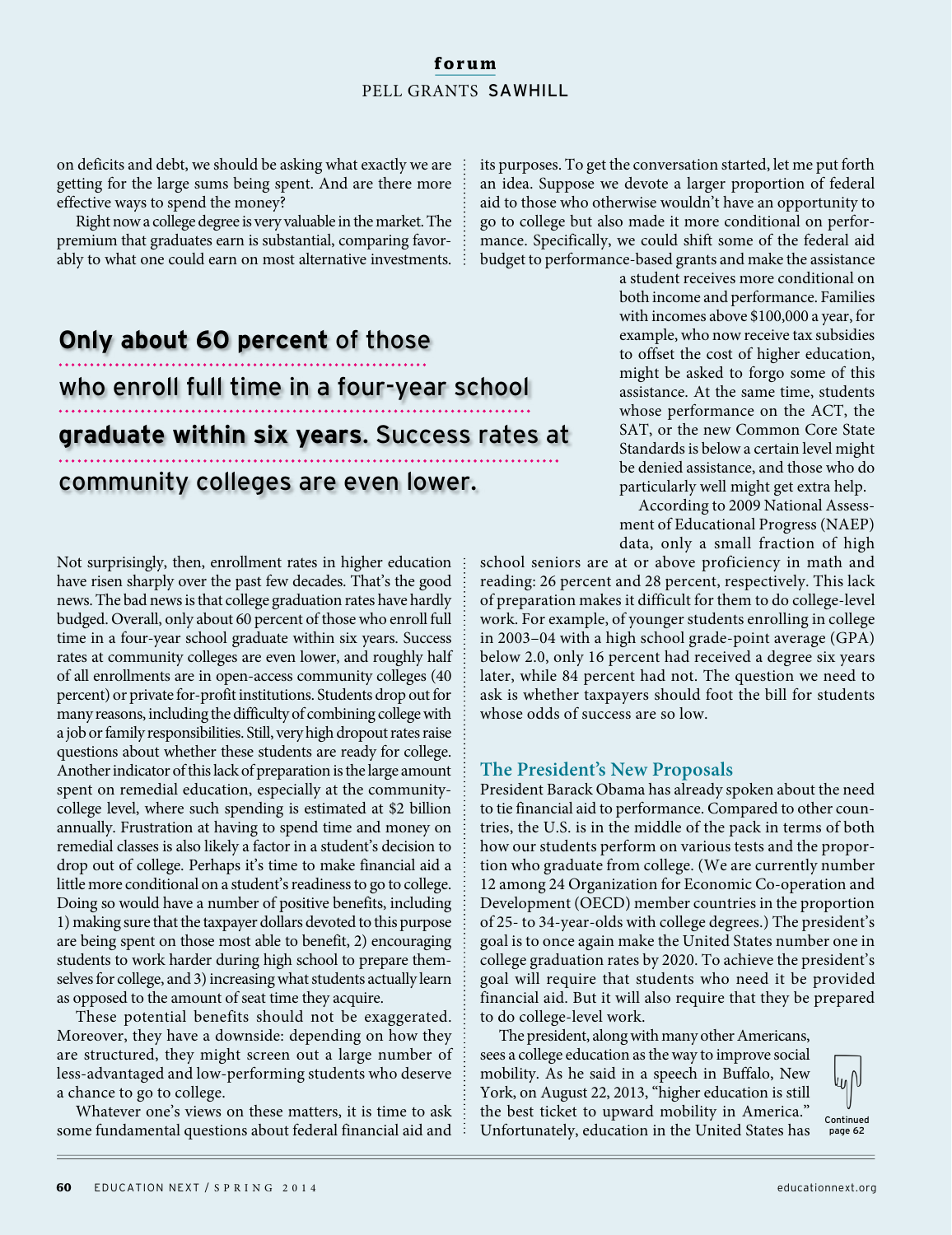#### **forum** PELL GRANTS GOLDRICK-RAB

a high school diploma. Until July 2012 there was an alternative way to obtain the Pell via a standardized "ability to benefit" test. That no longer exists. In this sense, the collegereadiness standards for Pell are stronger than ever and will be even stronger if the Common Core State Standards initiative has its way with the high school diploma. Moreover, the Pell Grant also includes a satisfactory academic progress standard that ensures that students who are failing to make decent grades in college do not keep the award. Typically set at a C average (2.0), close to the mean grade-point average (GPA) of Pell recipients, that standard revokes funding from tens of thousands of students every year.

Whether or not increasing standards is a positive step in the right direction depends on one's perspective. If you are concerned about the American dream, aiming to ensure that hard work and talent, rather than family background, determine children's opportunities, this is a move in the wrong direction. The chances of obtaining a high school degree (and thus being eligible for the Pell Grant) remain highly unequal based on family income and wealth, and ending any second-chance alternative pathways to federal financial aid reinforces that stratification. But it's already been done.

In today's world, we must be concerned with what we get for our money, and Pell dollars are no exception. For this

reason, it is instructive to return to the creation of the Pell Grant and its explicit purpose: "the right of every youngster, regardless of his family's financial circumstances, to obtain a postsecondary education." Note the focus on "obtaining" the education, not merely "accessing" it. In this critical sense, the Pell Grant is meant to support students as they move from college entry to college completion, and yet for the last 30 years, that purpose has been all but forgotten.

Moving students from low-income families from initial college entry to the completion of degrees requires that Pell Grants effectively reduce the

costs of attendance so that students are able to work less and study more, and can overcome financial obstacles in their way. Its purchasing power has declined to the point that it does not do this. Moreover, research indicates that low-income students who obtain a high school diploma but are not in the top echelons of their school are the most likely to need and benefit from financial assistance: they require extra time to devote to schoolwork and yet are more likely to have unmet financial need, since so-called "merit" aid rarely flows to them.

When need-based financial aid programs like the Pell Grant are evaluated, researchers tend to find that students reformers might not deem "college ready" obtain the greatest returns from the effort. For example, Mark Schneider of the American Enterprise Institute found that in both Texas and Louisiana aid worked best for the students who faced a lot of unmet need partly because they did not qualify for aid based on their academic profiles. These students, however, are not the focus of programs in their states. Similarly, economists Bridget Long and Ben Castleman found that Florida's Student Access Grant boosted college attainment the most for students who graduated in the top 25 percent of their high school graduating class but did not qualify for Florida's Bright Futures merit aid program. Raising the bar on academic requirements for the Pell Grant would thus seem to reduce program effectiveness, not increase it.

One of the greatest challenges facing our nation is the increasing stronghold that family income has in determining college attainment. University of Michigan scholars Martha Bailey and Susan Dynarski found that among people born in the early 1960s, there was a 31-percentage-point income gap in the chances of bachelor's degree attainment, with just 5 percent of those from poor families completing college compared to 36 percent of wealthy students. Over

**Low-income students** who obtain a high school diploma, but are **not in the top echelons of their school**, are the most likely to need and **benefit from financial assistance**. So-called "merit" aid rarely flows to them.

> the next 20 years, the gap grew to 45 percentage points primarily because the attainment of the wealthiest Americans raced ahead (up to 54 percent completing college), while Americans from more modest means made far smaller gains

(increasing their chances to just 9 percent). The consequences are a reduction in America's labor force productivity, future increases in spending on the social safety net, and a loss of tax revenue.

l<sub>ΨI</sub>N

page 63

Restricting the federal Pell Grant to students who are well prepared for college would make

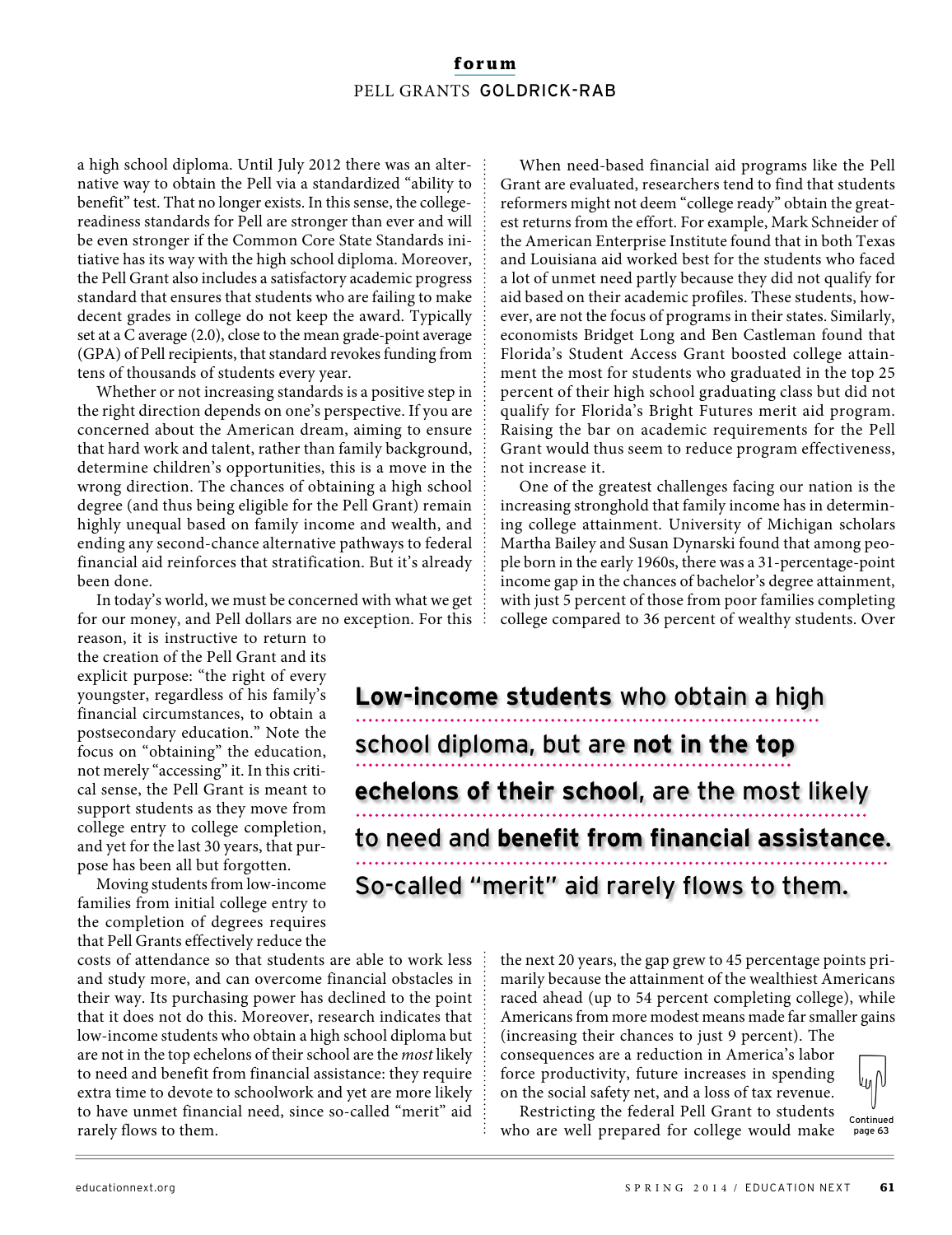#### **forum** PELL GRANTS SAWHILL

not been a mobility-enhancing enterprise. Quite the opposite. Test-score gaps between high- and low-income students have been growing, as has the gap between the college enrollment rates of children from more- and less-advantaged families. Indeed, as documented in several recent studies, a well-qualified student from a low-income family has a lower chance of going to college than a poorly qualified student from a highincome family.

Improving social mobility implies maintaining or even increasing access to higher education. But students who drop out, many of whom are burdened by large amounts of debt, are not helped by this process. Nor are taxpayer dollars being spent in as cost-effective a way as they might be. Finally, there is already some evidence that employers are discounting the value of a college degree from an openaccess school. Unless that degree is valued by employers and associated with an enhanced ability to do the job, it will do little to improve productivity and earnings over time. Given these conflicting imperatives between maintaining access and improving performance, what should we do?

In his speech, the president talked about creating a new rating system for colleges that would be unveiled in 2015. It would provide students and their parents with better information on what different colleges have to offer. In addition, starting in 2018, the rating system would affect how much aid a college received from the federal

government. Right now that assistance is based on enrollments and not the number who graduate, much less on what students learn. States, which have been cutting back on aid to higher education, would be encouraged to make the same kind of performance-based decisions. Students attending higher-performing colleges would receive larger Pell Grants and more-affordable student loans. Performance ratings would be based on outcomes (such as graduation rates and graduates' earnings) as well as on access (e.g., the proportion

of the student body receiving Pell Grants) and affordability (tuition net of scholarship aid). In my view, these are all good and welcome ideas from the president. He plans to propose them as part of the reauthorization of the Higher Education Act. But they are just a start.

#### **What Does Federal Financial Aid Accomplish?**

As noted above, most of the \$173 billion we currently spend on federal financial aid is in the form of loans and tax credits. Under current budget-scoring rules, loans impose no costs on the taxpayer, but grants and tax subsidies do. Tax credits are available to families with an adjusted gross income (AGI) of up to \$90,000 (\$180,000 if married filing jointly). They do little to help those at the bottom of the income distribution, since they are not refundable. Subsidized loans are targeted similarly, with about 60 percent of the loans to dependent undergraduates going to families with an AGI under \$60,000. Pell Grants are less than one-third of the total amount of federal aid, accounting for about \$35 billion in spending. They are the most targeted form of assistance, focused on students with family incomes of less than about \$60,000, with the bulk of the dollars going to people with family incomes of around \$30,000. For the 2013–14 school year, the maximum award is \$5,645. Pell Grant spending has grown rapidly in recent years but mostly because of increased enrollment and not because the grants are particularly generous. Indeed, the awards have declined in value relative to the costs of college.

Unlike Pell Grants, there is no evidence that loans and tax credits have increased enrollment. In fact, they may simply be raising tuition levels. Granted that higher education is expensive, but does it make sense in an era of fiscal constraints to be spending so much on the middle and upper-middle classes? While the political imperative to do so is completely understandable, it may not be good policy.

There is no evidence that **loans and tax credits** have increased [college] enrollment. In fact, they **may simply be raising tuition levels**.

> Some funds could be moved into Pell Grants by tightening up on tax subsidies that mainly benefit the relatively well-off. The idea would be to provide more money for Pell Grants but gradually tie them more closely to academic performance. More counseling would be needed as part of any such scheme since, according to researchers Caroline Hoxby and Sarah Turner, many lowerincome but academically qualified students don't

know what they are eligible for and don't apply to selective schools (see "Expanding College Opportunities," research, Fall 2013).

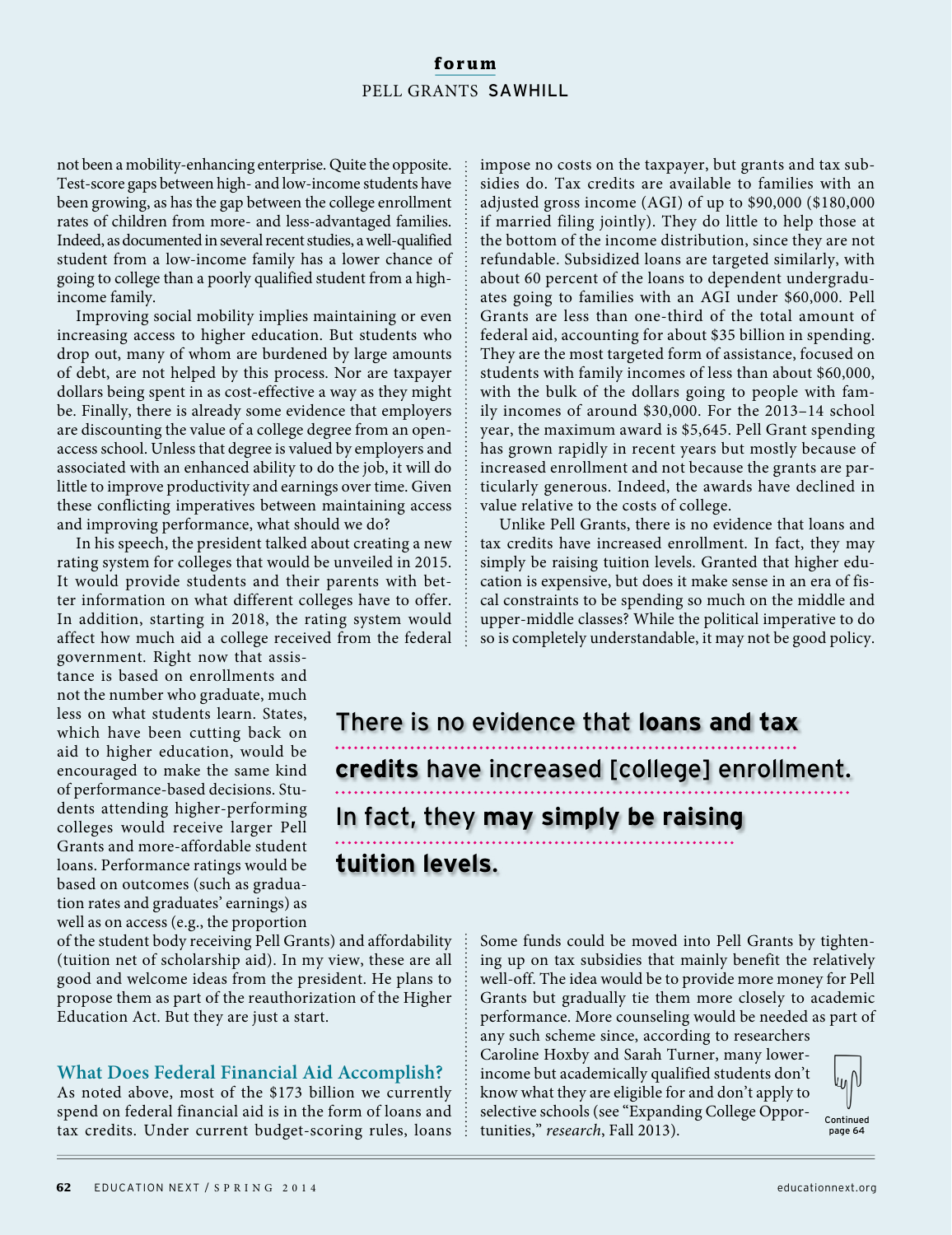#### **forum** PELL GRANTS GOLDRICK-RAB

this bad situation worse. The K–12 system remains overwhelmingly unequal, and chaining Pell eligibility to it even further ensures that both ends of the educational process remain unequally distributed. It transforms the Pell Grant from a policy aimed at transforming lives to one that simply rewards students lucky enough to be born into situations where their families are able to seize good high-school educations for them.

## **When created**, the Pell Grant covered nearly **90 percent** of the costs of attending a public college or university, but **today** it covers barely **30 percent**.

Let's be honest: adding such merit criteria to Pell Grants will merely make the program cheaper. We can look to history to tell us this. Consider the last merit-based Pell Grant, the Academic Competitiveness Grant (ACG). When implemented in 2006, the ACG restricted the provision of this supplemental Pell Grant to students who took rigorous high-school coursework, as assessed by a rubric that had to be manually verified and followed by financial aid officers. The lessons from the ACG are instructive: it served far fewer students than expected, added substantially to administrative costs, and was widely viewed as a failure. The program was ended in 2011 during a period of budget cuts.

Clearly, if the ACG criteria were imported into the main Pell Grant program, far fewer students would be served, and costs would fall. But so would its cost-effectiveness. In fact, improving the Pell's cost-effectiveness requires actions in exactly the opposite direction. America needs more of its low-income families to send their children on for postsecondary education so that they can join our workforce, pay taxes, and build healthy families for future children. Focusing only on the "talented tenth" of Pell recipients will be a disaster, leaving millions of other students behind. That is a financial risk we cannot afford to take.

The data suggest that removing the Pell Grant from less-prepared students will not compel many of them to

forgo college. Instead, they will enroll, and without grant aid, they will take on debt, even more than they already do. Their debt will become our debt, as they fail to repay, go into default, and become part of underground economies that do not pay taxes and exact substantial strain on our neighborhoods and communities. There is no escaping the cost of educating these students at the postsecondary level in today's economy; there is merely the question of

whether to pay now, or pay later.

If the goal is to increase the costeffectiveness of the Pell Grant program rather than simply cheapening it, policymakers should refocus their sights on the real problem: we spend a lot on financial aid but spending alone is insufficient to make college truly affordable. The purchasing power of the Pell Grant has been devastated. When created, the Pell Grant covered nearly 90 percent of the costs of attending a public college or university, but today it covers barely 30 percent. Students from working poor families, earning an average of \$16,000 a year, are asked to fork over as much as \$12,000 a year—after taking grant

aid into account—in order to finance attendance at a public bachelor's degree–granting institution. Is it any wonder that some drop out? The real culprit is not a lack of academic preparation, but instead the actions of state legislatures, colleges, and universities that hike up the costs of attendance, underinvest in need-based financial grant aid, and spend the least on support services at the schools where students possess the greatest economic and academic needs.

Creating a cost-effective Pell Grant that promotes both access and completion requires adding state and institutional accountability and increasing spending on the Pell and the federal work-study program. In sharp contrast to K–12 education, where the federal government contributes at most 10 percent of revenue yet has strong accountability demands, in the postsecondary arena colleges and universities receive up to 90 percent of their support from student financial aid and yet are asked to do very little in return. We need to restore the purchasing power of the Pell Grant by bringing states and institutions to the table and driving

down college costs. Financial aid will never keep pace with uncontrolled costs of attendance, and it should not have to. We must provide incentives for states to move toward providing two years of community or technical college at no cost to families. The federal government should match



Continued page 64